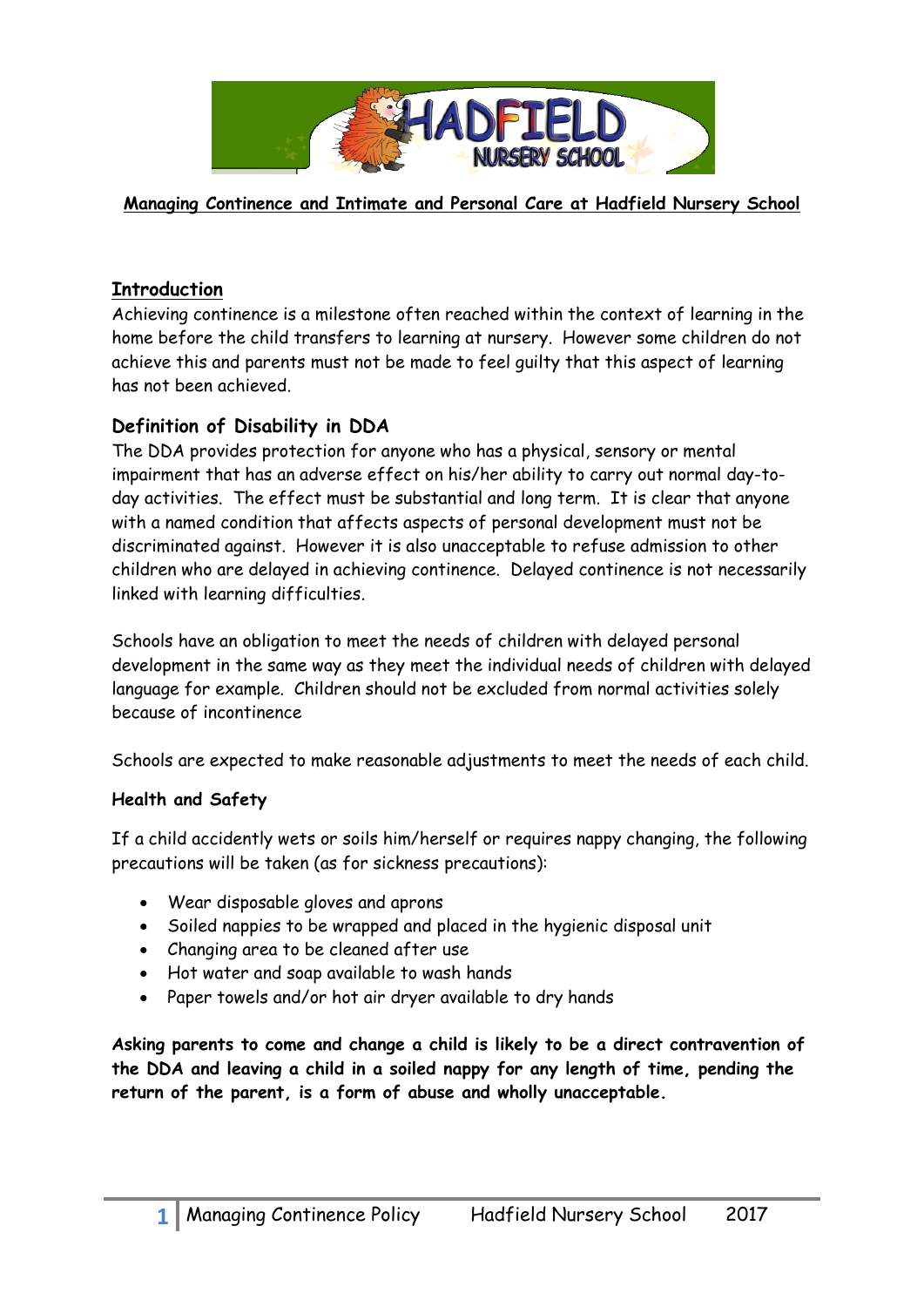## **Facilities**

A suitable changing area is available for changing children (within the disabled toilet facilities).

A 'do not enter' sign may be placed on the toilet door to ensure privacy and dignity are maintained.

### **Child Protection**

The normal changing process should not raise child protection concerns and there are not regulations to indicate that a second member of staff must be available to supervise. DBS checks are carried out on all staff to ensure the safety of children with staff employed in our setting

A student on placement must not change a nappy. In exceptional circumstances if there is a known risk of false allegation then a single practitioner should not undertake nappy changing.

Managers are encouraged to remain highly vigilant for any signs or symptoms of improper practice, as they do for all activities carried out on site.

#### **Procedure for Personal Care at Hadfield Nursery School**

- All employed staff employed at nursery can change underclothes or nappies at the discretion of the headteacher (Designated Safeguarding Lead) or Deputy Safeguarding Lead.
- Changing will mostly take place in the disabled toilet. Baby wipes will be used, or those provided by parents for their own child
- Nappies will be wrapped and disposed of in the hygienic disposal unit
- Staff will use gloves and disposable aprons and use liquid soaps and paper towels for hand washing. The area will be cleaned with anti-bacterial spray or wiped with disinfectant wipes
- If a staff member notices any marks, injuries, or if the child is unduly distressed by the incident, this will be reported to the designated person for child protection
- A health care plan will be drawn up for children with complex continence needs

#### **Resources**

If many children wearing nappies are admitted to nursery, the Senco may need to consider additional staffing using the school's delegated SEN budget.

#### **Job Descriptions**

Personal care and the promotion of independent toileting and other self-care skills will be included in job descriptions.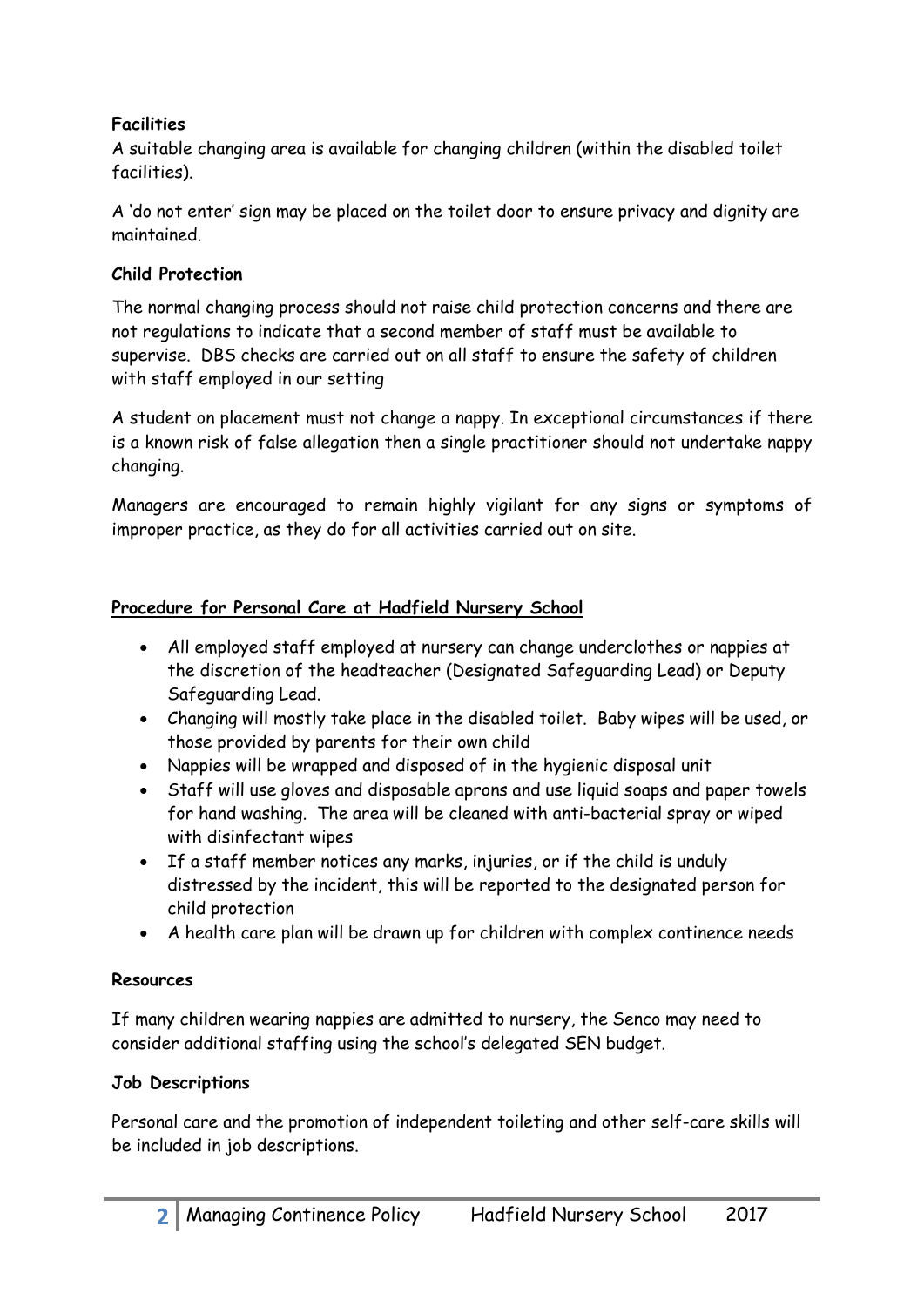### **Keys to success**

Delayed continence may be linked with delays in other aspects of a child's development and there may be a benefit in implementing a planned programme formulated with the child's parents.

## **Partnership Working**

In some circumstances it may be appropriate to set up a home/school agreement which defines responsibilities that each partner has and the expectations each has for the other. This might include:

The parent:

- Agreeing to ensure that the child is changed at the latest possible time before being brought to the setting/school
- Providing the setting/school with spare nappies and a change of clothing
- Understanding and agreeing the procedures that will be followed when their child is changed at school - including the use of any cleanser or the application of any cream.
- Agreeing to inform the school should the child have any marks/rash.
- Agreeing to a "minimum change" policy ie the setting/school would not undertake to change the child more frequently than if s/he were at home.
- Agreeing to review arrangements should this be necessary.

The school:

- Agreeing to change the child at any time should the child soil themselves or become uncomfortably wet.
- Agreeing how often the child would be changed should the child be staying for the full day.
- Agreeing to inform parents/carers should the child be distressed or in physical discomfort (this is separate from any action taken in response to any child protection concerns).
- Agreeing to review arrangements should this be necessary.

This kind of agreement should help to avoid misunderstandings that might otherwise arise, and help parents feel confident that the school is taking a holistic view of the child's needs.